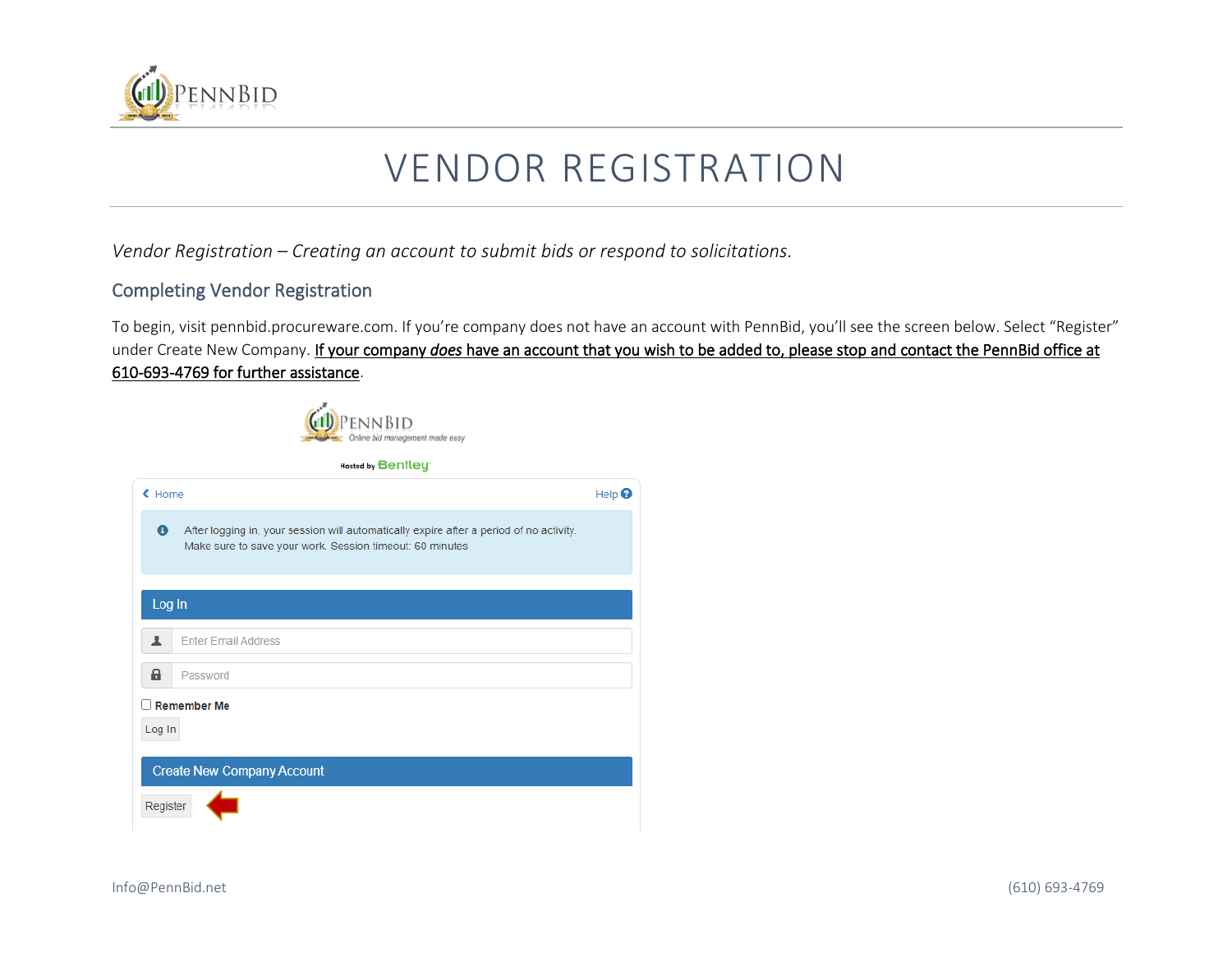

- ➢ Once on the registration page, fill out every required field (Contains a Red Asterisk (**\***)).
- ➢ When every line is complete, click the **Next** button on the top right**.**

| <b>Registration</b>     |                                                                                                                                |                                                                                                                                                                                   |
|-------------------------|--------------------------------------------------------------------------------------------------------------------------------|-----------------------------------------------------------------------------------------------------------------------------------------------------------------------------------|
| $\bullet$               | complete your registration. If you do not find this email in your Inbox or your Spam Folder, click for additional instructions | Please enter the information below to start the registration process. Hit the 'Next' button to submit your entries. You will receive an email message with instructions on how to |
|                         |                                                                                                                                |                                                                                                                                                                                   |
| COMPANY NAME *          | <b>TITLE</b>                                                                                                                   | PHONE *                                                                                                                                                                           |
| <b>Enter Text</b>       | <b>Enter Text</b>                                                                                                              | <b>Enter Text</b>                                                                                                                                                                 |
| FIRST NAME *            | <b>EMAIL ADDRESS *</b>                                                                                                         | <b>FAX</b>                                                                                                                                                                        |
| <b>Enter Text</b>       | <b>Enter Text</b>                                                                                                              | <b>Enter Text</b>                                                                                                                                                                 |
| LAST NAME *             | <b>MOBILE</b>                                                                                                                  |                                                                                                                                                                                   |
| <b>Enter Text</b>       | <b>Enter Text</b>                                                                                                              |                                                                                                                                                                                   |
| ADDRESS TYPE *          | <b>ADDRESS 2</b>                                                                                                               | STATE/PROVINCE/TERRITORY                                                                                                                                                          |
| Please choose one       | v<br><b>Enter Text</b>                                                                                                         | Please choose one                                                                                                                                                                 |
| COUNTRY *               | $CITY$ *                                                                                                                       | <b>ZIP/POSTAL CODE</b>                                                                                                                                                            |
| <b>US United States</b> | <b>Enter Text</b>                                                                                                              | <b>Enter Text</b>                                                                                                                                                                 |
| ADDRESS 1 *             |                                                                                                                                |                                                                                                                                                                                   |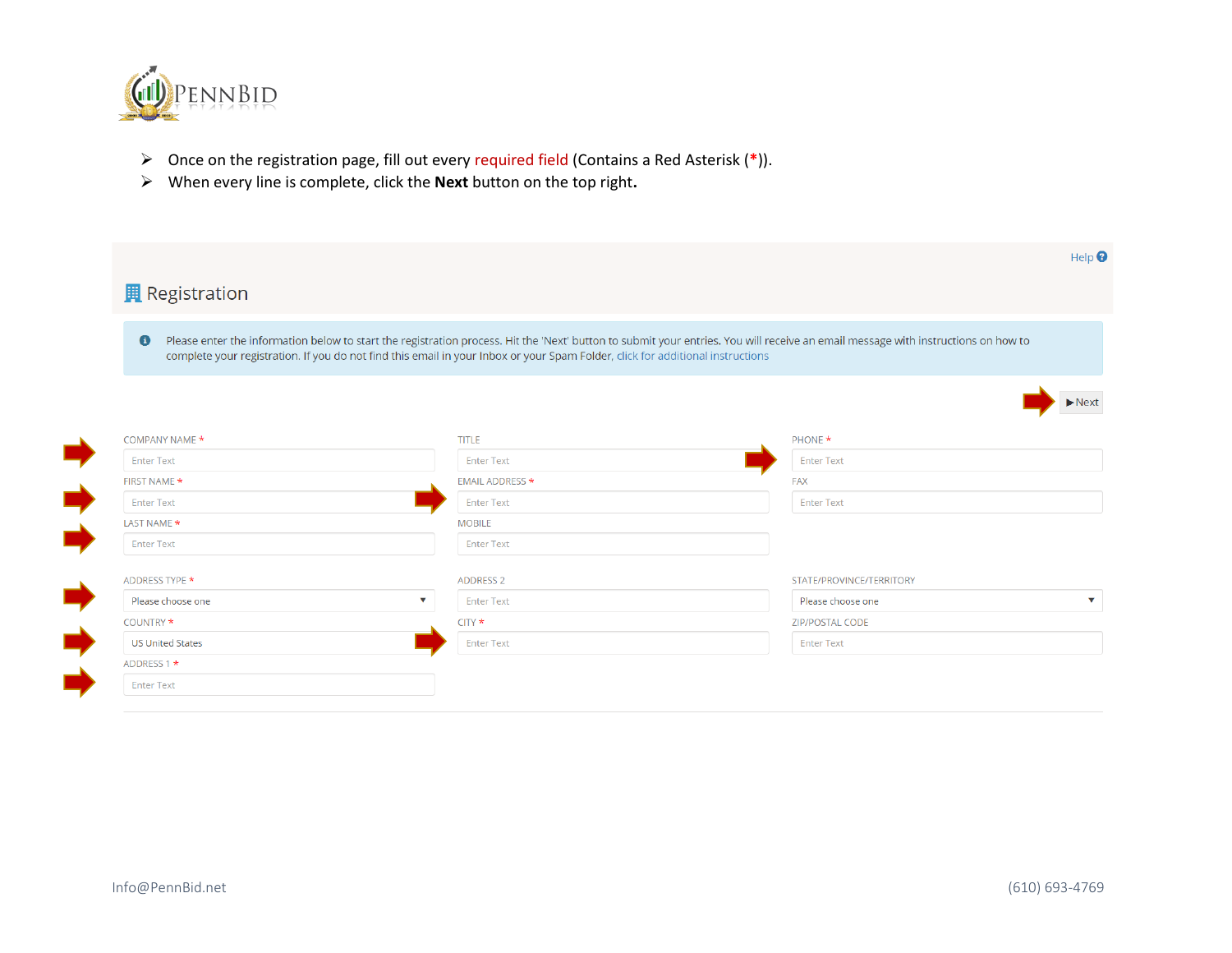

➢ You will receive a notification on the screen that a link to set your password has been sent to your email address. Please check your spam or junk folder if you do not see the email in your inbox momentarily.

## **用** Registration

An email message has been sent with instructions on how to continue registration from noreply@procureware.com. The email contains a link to complete the process. If you do not find this email in your Inbox or your Spam Folder, click for additional instructions.

Sample Email below - Click the blue hyperlink.

· Please Complete PennBid Vendor Registration

PennBid <noreply@procureware.com> Tά

External images are now more secure, and shown by default. Change in Settings



Please return to the PennBid procurement portal at:

https://pennbid.procureware.com/Login/Confirmation?id=9e7d800d-0918-4e9d-8a40-ecdc74e5867d

to finish setting up your account.

Powered By SynchroBid® / ProcureWare®

 $\text{Help} \bigcirc$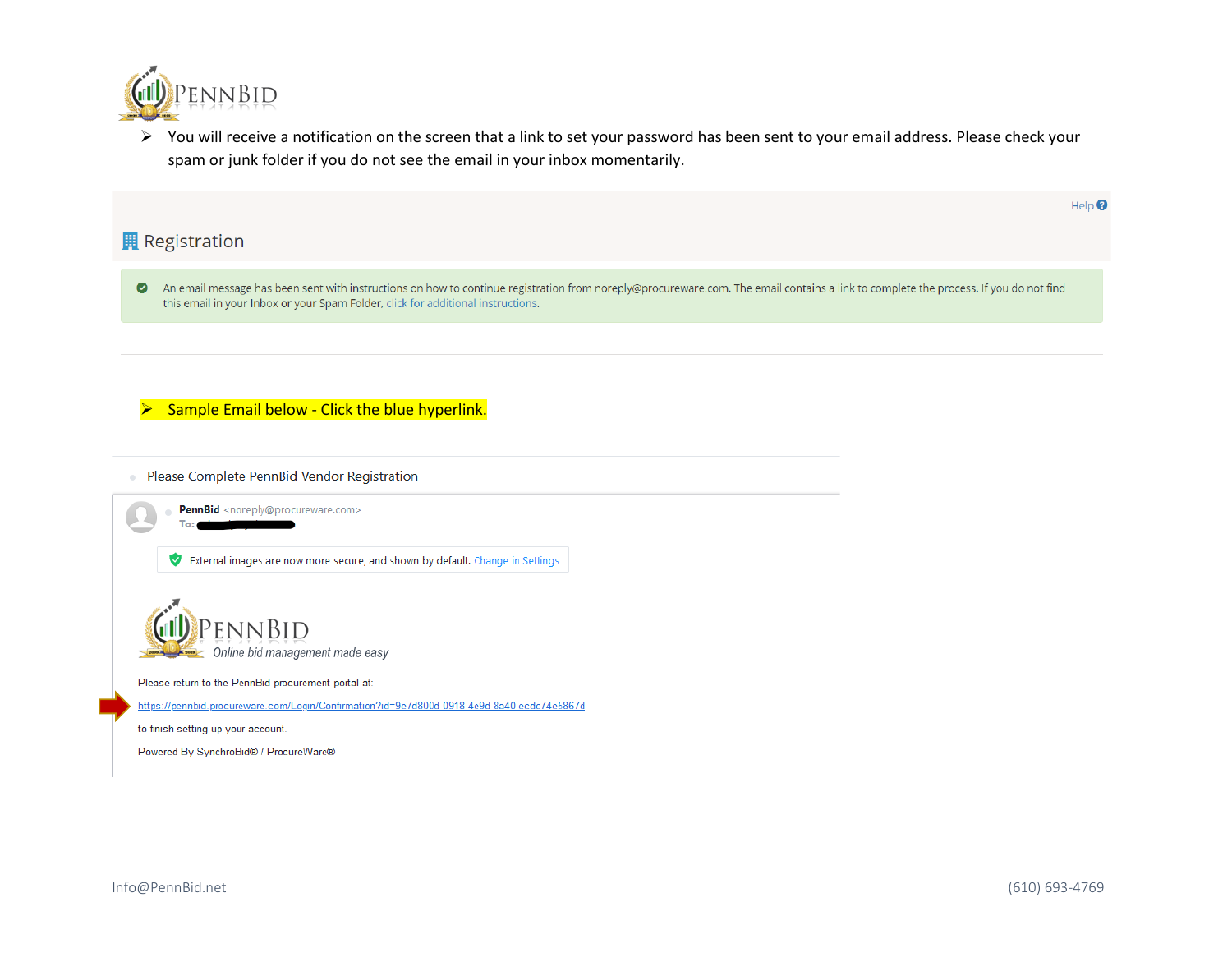

- ➢ After you click the hyperlink, you will be prompted to create a new password.
- ➢ Once you create and confirm the new password, click the **Save** button.



## **Hosted by Bentley**

| <b>≮</b> Home |                                                                                                                                     | Help $\boldsymbol{e}$ |
|---------------|-------------------------------------------------------------------------------------------------------------------------------------|-----------------------|
|               | Please enter a new password                                                                                                         |                       |
| A             | Password must contain:<br>• At least 8 characters<br>• At least 1 uppercase letter<br>• At least 1 special character $(!@#\$%^0@")$ |                       |
| a             | <b>New Password</b>                                                                                                                 |                       |
| a             | <b>Confirm Password</b>                                                                                                             |                       |
| Save          | Continue to registration                                                                                                            |                       |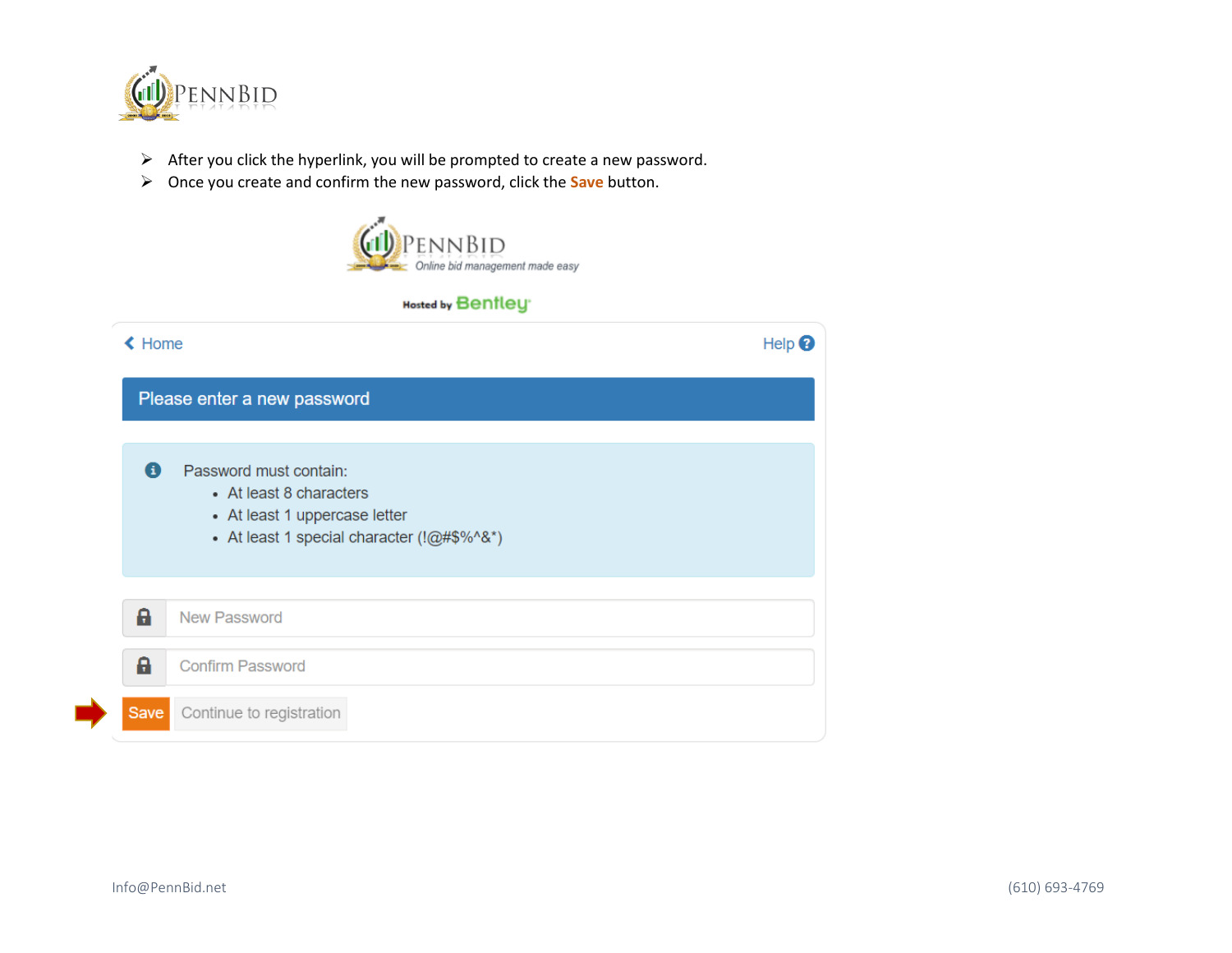

➢ Once you see the green check mark with Password Successfully Changed! you can click the orange Continue to Registration button.

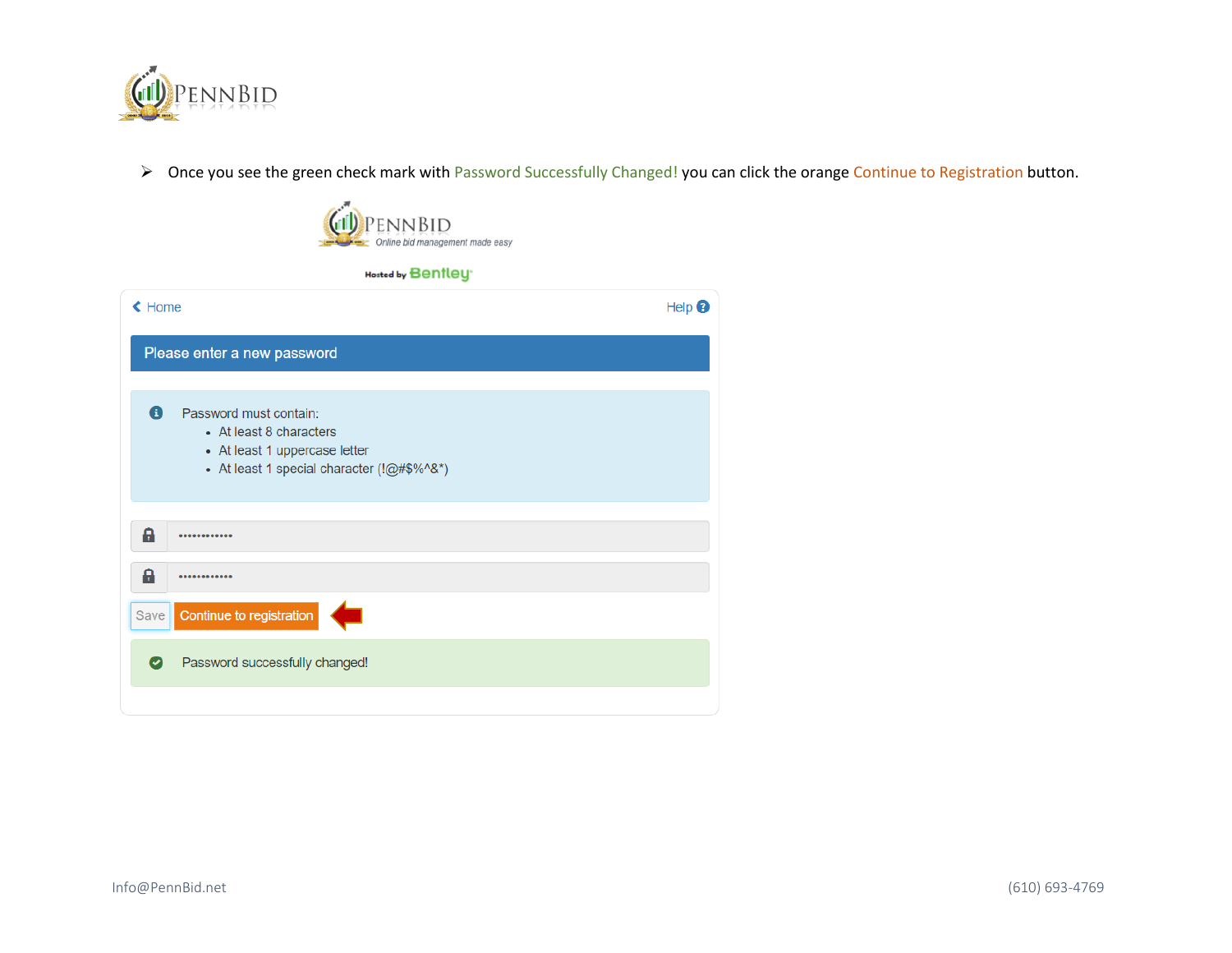

- ➢ The first section you are required to fill out is the Company Setup this is all the information pertaining to your company.
- ➢ You are required to fill out every line that has a Red Asterisk (**\***)
- ➢ Once you have everything filled in, click **Save** then **Next**.

| <b>Registration</b>                                                                     |                                            | $\mathbf{r}$                                                                                               |
|-----------------------------------------------------------------------------------------|--------------------------------------------|------------------------------------------------------------------------------------------------------------|
| SERVICE AREAS<br><b>COMPANY</b><br><b>ADDRESS</b><br>$\odot$                            | $\circledast$<br>$\circledR$<br>CATEGORIES | $\circledast$<br>TERMS AND CONDITIONS<br>CONTACT<br>$\left(\checkmark\right)$                              |
| Please complete information about your company and hit 'Next' to continue.<br>$\bullet$ |                                            | You must complete all required fields before you can submit your registration.<br>⚠<br>Submit Registration |
| <b>COMPANY SETUP</b>                                                                    |                                            | $\blacktriangleright$ Next<br>Cancel Save                                                                  |
| NAME *                                                                                  | <b>WEB URL</b>                             |                                                                                                            |
| Nire Electric Co.                                                                       | <b>Enter Text</b>                          |                                                                                                            |
| <b>CERTIFICATIONS</b><br>Please select applicable certifications.                       |                                            |                                                                                                            |
| Please choose all that apply                                                            |                                            |                                                                                                            |
| <b>ADDITIONAL DOCUMENTS</b>                                                             |                                            |                                                                                                            |
| <b>DOCUMENT1</b>                                                                        | <b>DOCUMENT 2</b>                          | <b>DOCUMENT 3</b>                                                                                          |
| Choose File   No file chosen                                                            | Choose File   No file chosen               | Choose File   No file chosen                                                                               |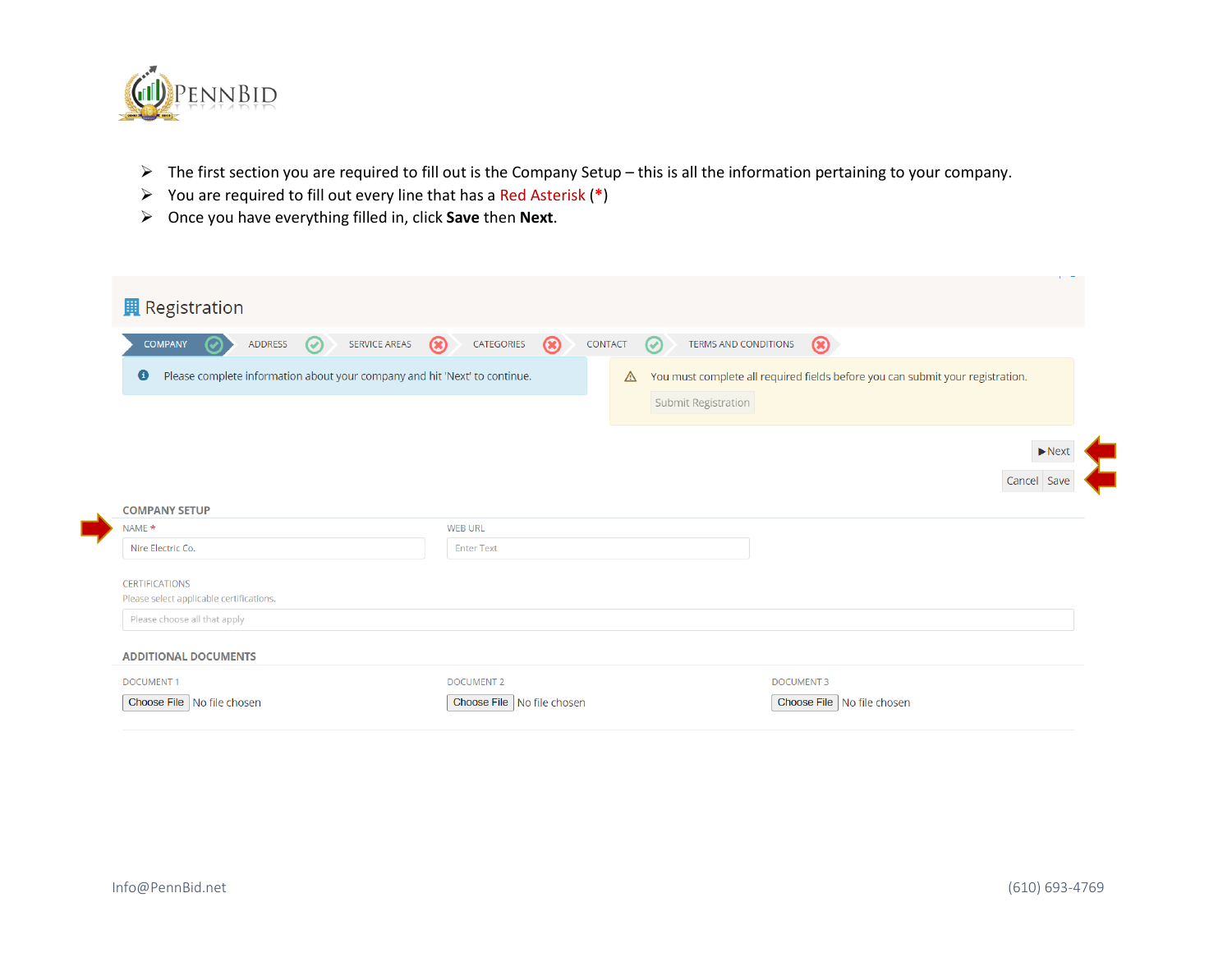

- ➢ The next section you are required to fill out is Address– this is your Company address information.
- ➢ You are required to fill out every line that has a Red Asterisk (**\***)
- ➢ Once you have everything filled in, click **Save** and your address will populate below.
- ➢ Then click **Next**.

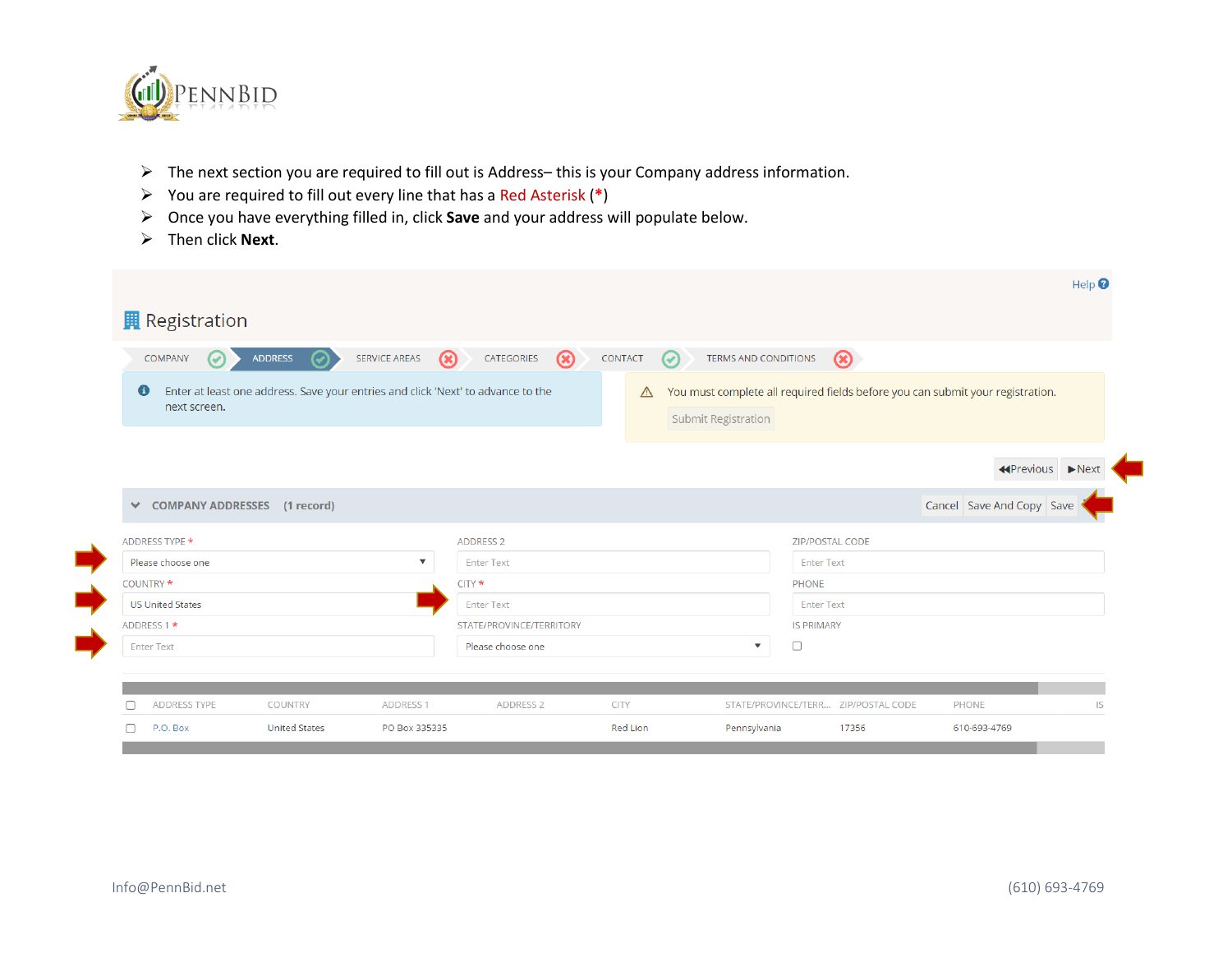

- ➢ The next section you are required to fill out is Service Areas this is directly related to notifications for bid opportunities. You can select entire states or specific counties you would like to be notified about.
- ➢ Once you have the areas selected, click **Save** then **Next**.

|                                                                                                                                                                                                                                                        | Help $\blacksquare$                                                                                                   |
|--------------------------------------------------------------------------------------------------------------------------------------------------------------------------------------------------------------------------------------------------------|-----------------------------------------------------------------------------------------------------------------------|
| <b>R</b> Registration                                                                                                                                                                                                                                  |                                                                                                                       |
| <b>SERVICE AREAS</b><br>$\circledR$<br>CATEGORIES<br>COMPANY<br>ADDRESS<br>$\mathcal O$<br>Ø                                                                                                                                                           | TERMS AND CONDITIONS<br>$\circledast$<br><b>CONTACT</b><br>$\odot$                                                    |
| Select the counties where you wish to be notified about bidding opportunities.<br>$\bullet$<br>Regardless of what is selected, you can access all public bids by clicking "Bids." Save<br>your entries and click 'Next' to advance to the next screen. | You must complete all required fields before you can submit your registration.<br>$\mathbb{A}$<br>Submit Registration |
|                                                                                                                                                                                                                                                        | ←Previous ▶Nex                                                                                                        |
| ◆ BY STATE/COUNTY AREA (0 records)                                                                                                                                                                                                                     | Cancel Clear Save                                                                                                     |
| Click '>' to expand a service area, or 'v' to collapse a service area.<br>$\bullet$                                                                                                                                                                    |                                                                                                                       |
| Q<br>Search                                                                                                                                                                                                                                            |                                                                                                                       |
| $\blacktriangleright$ $\blacktriangleright$ Pennsylvania<br>$\blacktriangleright$ $\Box$ Ohio<br>$\blacktriangleright$ $\Box$ Maryland<br>$\blacktriangleright$ $\Box$ Delaware<br>$\triangleright$ $\Box$ New York                                    |                                                                                                                       |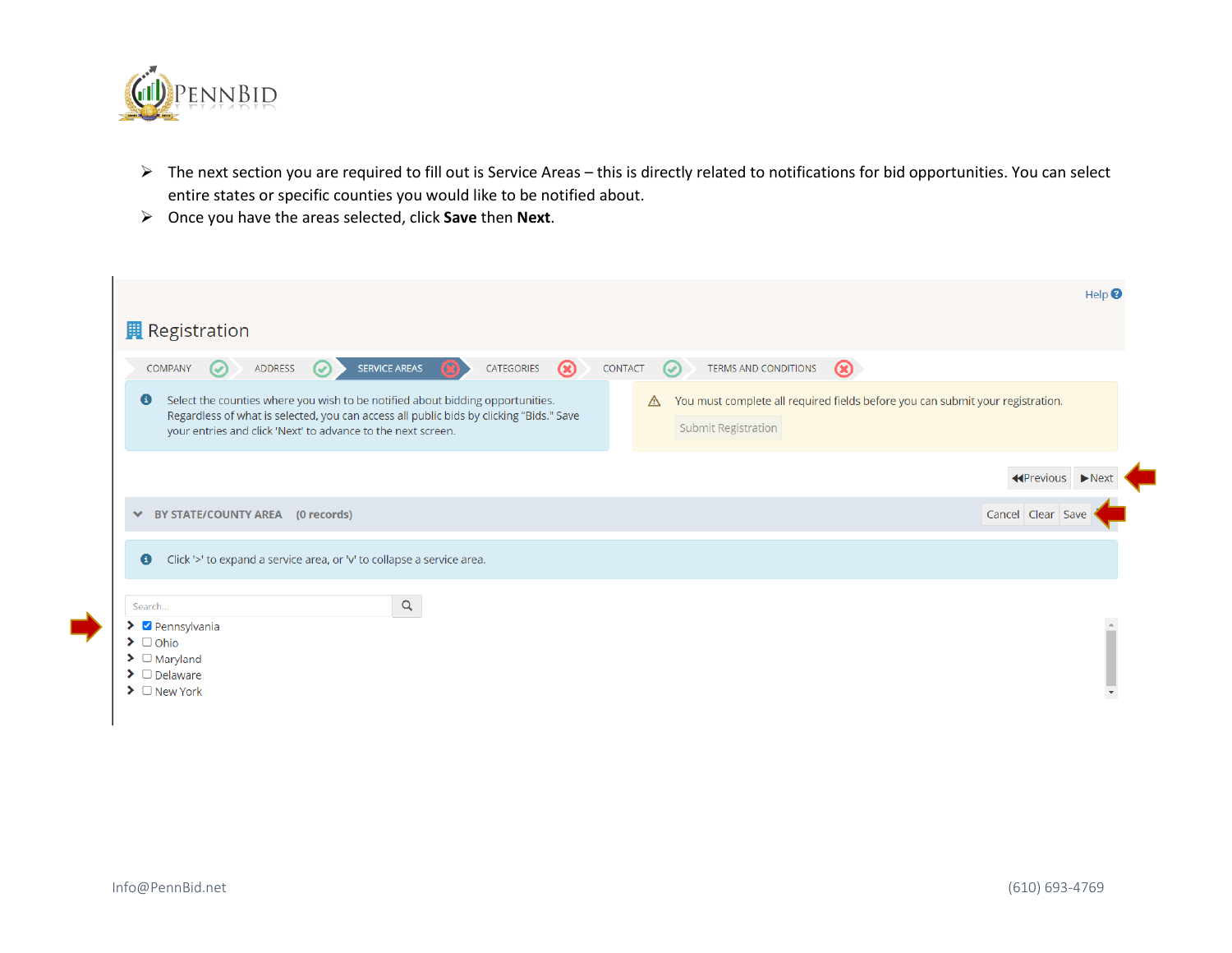

- $\triangleright$  The next section you are required to fill out is Categories this is also directly related to notifications for bid opportunities. Select the categories that pertain to your field or specialty. Please note: PennBid uses the standard NIGP codes.
- ➢ If you do not wish to receive notifications, select the 001 DO NOT NOTIFY MY COMPANY OF BID OPPORTUNTIES box.
- ➢ Once you have your categories selected, click **Save** then **Next**.

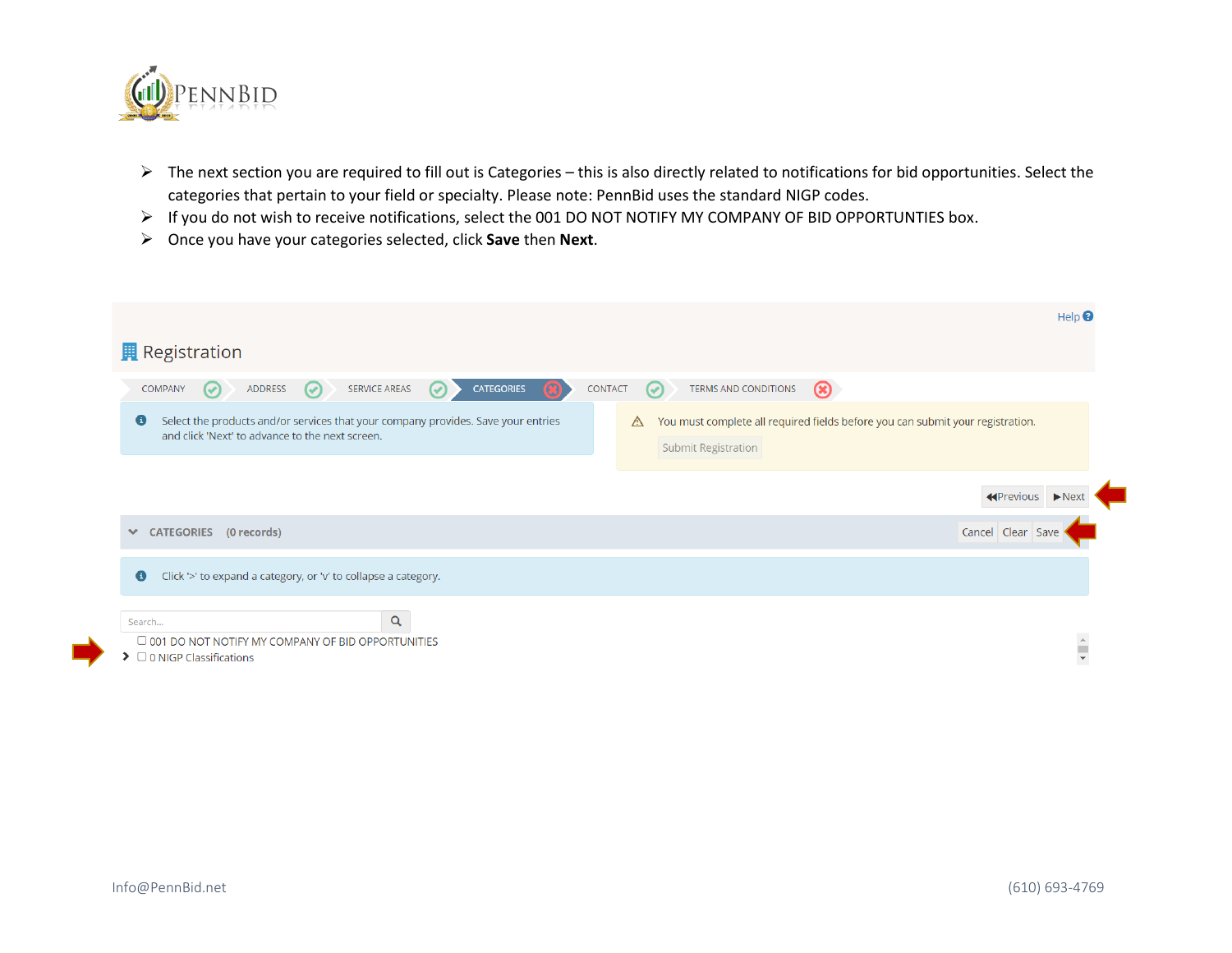

- ➢ The next screen is Internal Contacts.
- ➢ Here is where you can add any additional Internal Contacts. If you do, your information will be carried over.
- ➢ Click **Next**.

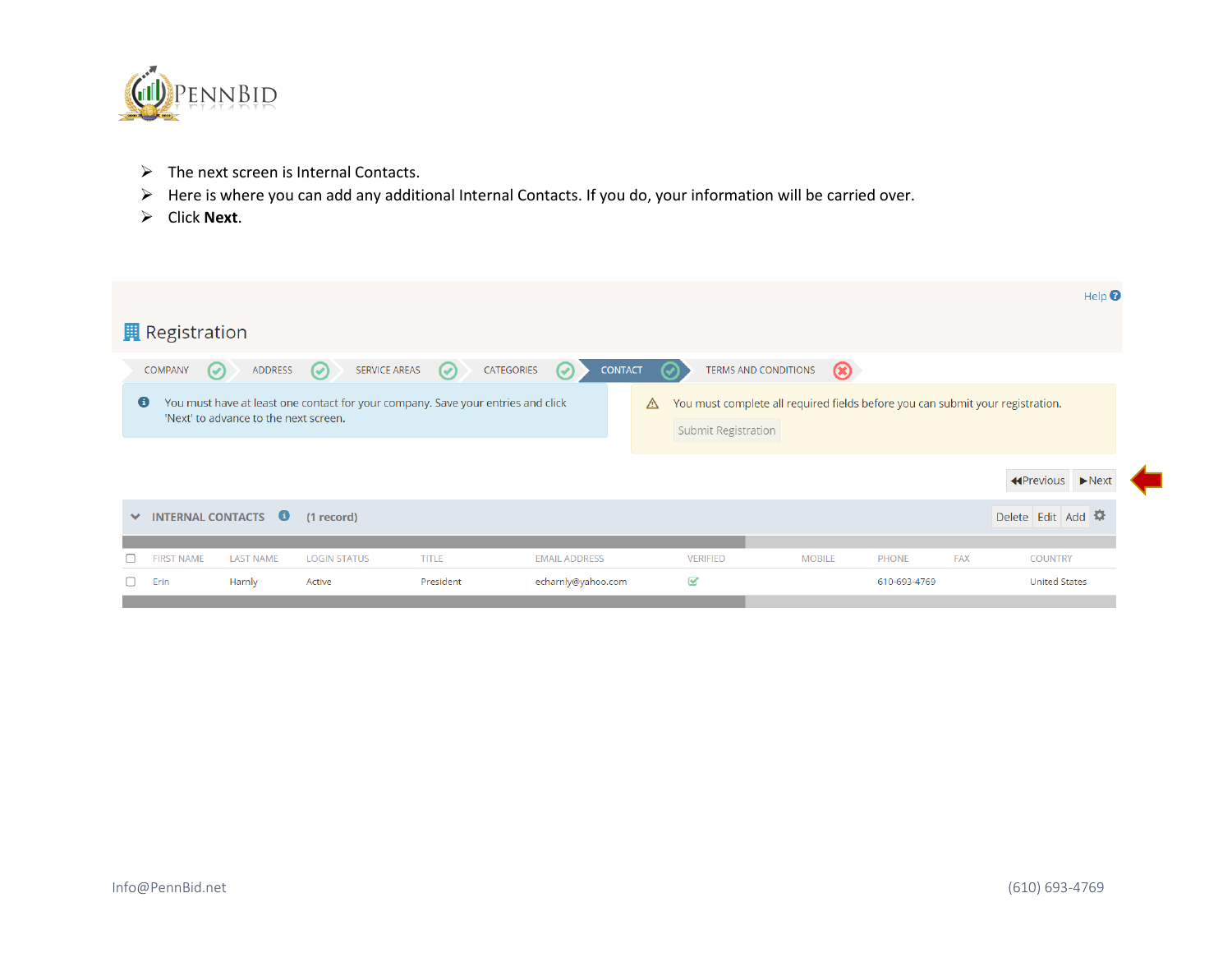

- $\triangleright$  The next section you are required to fill out is the Terms and Conditions.
- ➢ You are required to fill out every line that has a Red Asterisk (**\***)
- ➢ Please download and review, by clicking the "Download copy of Terms and Conditions here link."
- ➢ Once everything is filled in and you have downloaded the terms and conditions, click **Save**.

|                                                                               |                                  |                                                                                                            | Help $\boldsymbol{Q}$            |
|-------------------------------------------------------------------------------|----------------------------------|------------------------------------------------------------------------------------------------------------|----------------------------------|
| <b>Registration</b>                                                           |                                  |                                                                                                            |                                  |
| SERVICE AREAS<br>COMPANY<br>ADDRESS<br>$\left(\checkmark\right)$<br>$\bullet$ | CATEGORIES<br>$\odot$<br>$\odot$ | <b>TERMS AND CONDITIONS</b><br>CONTACT<br>$\omega$                                                         |                                  |
|                                                                               |                                  | You must complete all required fields before you can submit your registration.<br>⚠<br>Submit Registration |                                  |
|                                                                               |                                  |                                                                                                            | <b>K</b> Previous<br>Cancel Save |
| <b>TERMS AND CONDITIONS</b>                                                   |                                  |                                                                                                            |                                  |
| <b>TERMS AND CONDITIONS *</b>                                                 | FULL NAME *                      | <b>TODAY'S DATE *</b>                                                                                      |                                  |
| <b>Download copy of Terms and Conditions here.</b>                            | <b>Enter Text</b>                | <b>Enter Text</b>                                                                                          |                                  |
| Use the drop-down selection below to acknowledge the terms and<br>conditions. |                                  |                                                                                                            |                                  |
|                                                                               |                                  |                                                                                                            |                                  |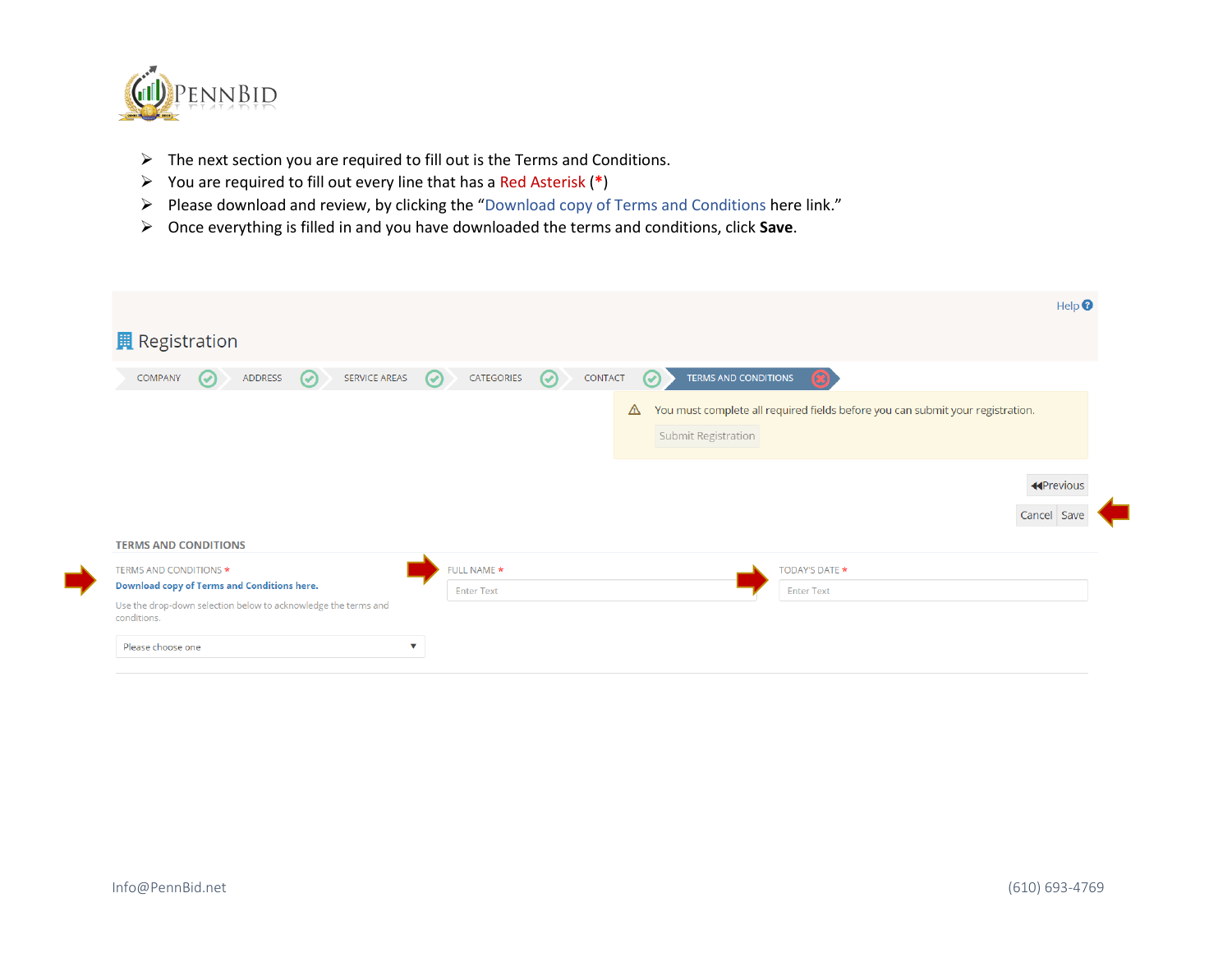

 $\triangleright$  The final step is submitting your registration.

|                                                                                   |                                 |                    | $\text{Help}$ <sup><math>\odot</math></sup>                                                                                                  |
|-----------------------------------------------------------------------------------|---------------------------------|--------------------|----------------------------------------------------------------------------------------------------------------------------------------------|
| <b>R</b> Registration                                                             |                                 |                    |                                                                                                                                              |
| SERVICE AREAS<br>COMPANY<br>ADDRESS<br>$\odot$<br>$\bm{\omega}$                   | CATEGORIES<br>$\odot$           | CONTACT<br>$\odot$ | <b>TERMS AND CONDITIONS</b><br>$\left( \mathcal{A}\right)$                                                                                   |
|                                                                                   |                                 |                    | $\bullet$<br>You have completed all required fields, but you must submit your registration for it<br>to be processed.<br>Submit Registration |
|                                                                                   |                                 |                    | <b>K</b> Previous<br>Edit                                                                                                                    |
| <b>TERMS AND CONDITIONS</b>                                                       |                                 |                    |                                                                                                                                              |
| <b>TERMS AND CONDITIONS</b><br><b>Download copy of Terms and Conditions here.</b> | <b>FULL NAME</b><br>Erin Harnly |                    | <b>TODAY'S DATE</b><br>05/14/2021                                                                                                            |
| Use the drop-down selection below to acknowledge the terms and<br>conditions.     |                                 |                    |                                                                                                                                              |
| I acknowledge the terms and conditions.                                           |                                 |                    |                                                                                                                                              |
|                                                                                   |                                 |                    |                                                                                                                                              |